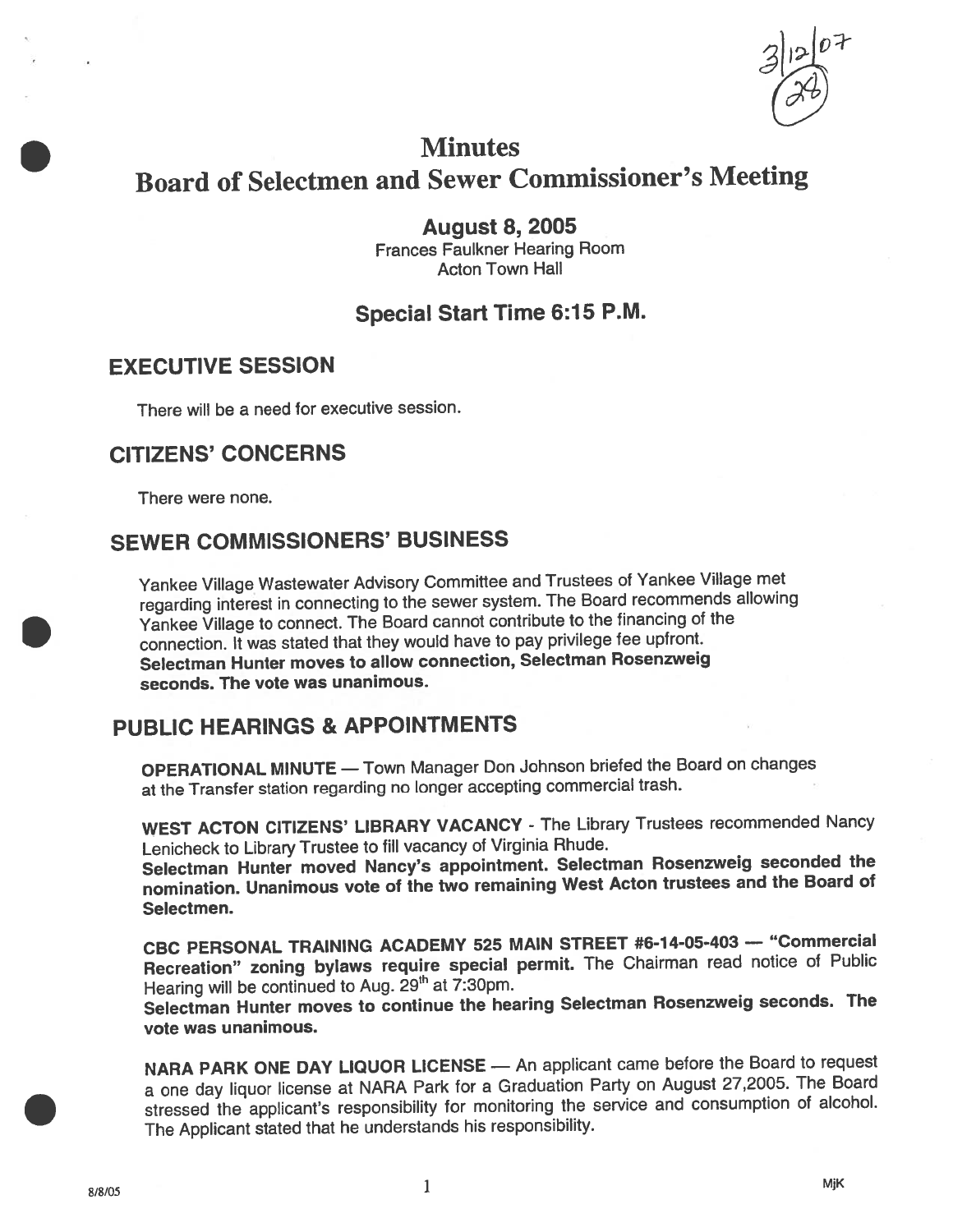Selectman Hunter moves to allow the reques<sup>t</sup> for <sup>a</sup> one day liquor license, Selectman Rosenzweig seconds. The vote was unanimous.

CABLE ADVISORY OVERSIGHT HEARING - The annual Cable Advisory Oversight hearing was attended by members Frits Riep, John Covert, Terry Landers and Mark Eisenberg. The Board inquired as to manning of the Committee. The Cable Committee responded it is in much better shape than in previous years when it was fully manned. Selectman Rosenzweig inquired about the poor sound, which the Committee responded they have been told by Comcast that the sound problem is a Town Problem. Cable Advisory believes there is a need to solve the audio problem as it happens, as some people appear to have sound while other customers do not. Room <sup>204</sup> should have monitor and <sup>p</sup>hone. Other problems that the Cable Advisory Committee also noted were, hours of studio operations, need for more town volunteers, classes to be offered by Comcast and taught to others by trained personne<sup>l</sup> (possibly <sup>a</sup> trained volunteer) to increase the volunteer base. Selectman Rosenzweig asked about local programming on the available 3 channels. Comcast does not provide the necessary reports on <sup>a</sup> timely basis which restricts the ability of Cable Advisory to perform its' duties. Comcast vs. Verizon sets up potential problem. Regulatory setup may change soon. Comcast defaulting on reports is not a basis for terminating the contract. A citizen requested <sup>a</sup> copy of expenditure history from the technology fund and the amount in it at this time. Ms Friedrichs spoke in favor of the access Corp. and asked that if the contract contained <sup>a</sup> penalty clause?

COMCAST LICENSE REViEW HEARING - The Board opene<sup>d</sup> the Hearing with Comcast Rob Travers, Rick Degon and Jason Walker. Mr. Travers made an opening statement about the technical improvements made over the last year, including upgraded digital system, High Definition Signal, On Demand access, increased spee<sup>d</sup> for Internet access and improved customer service. Mr. Travers stated Comcast had opened <sup>a</sup> New England answering center, which has raised the level of satisfaction for the customer base. He spoke regarding Comcast's community involvement in such programs as Comcast Cares Day, <sup>a</sup> program for Comcast employees to work in the Community a day each year. Comcast also has a Leaders and Achievers Scholarship Fund and donates to community programs such as Acton Day. \$928,000 was the cost of the Town's I-net (dedicated fiber network for the town) and other monies that they have <sup>p</sup>laced into the system over the last <sup>5</sup> years. Selectman Ashton asked about the recurring repor<sup>t</sup> problem that was last discussed in December <sup>2002</sup> and at that time an e-mail from Mr. Travers stated he would cure the problem. Selectman Hunter inquired about reports which have not been conveye<sup>d</sup> and were to be delivered this evening. Mr. Travers has said that Community quarterly reports will be provided on time in the future. Bonds and insurance reports are goo<sup>d</sup> for the life of the franchise and do not need to be resubmitted each year. Financial reports are sent yearly. Telephone reports continue to be late. Complaint reports (form 500) are reported annually in January. The line extension reports are reports of <sup>p</sup>lant or line extensions. Selectman Hunter asked that the access repor<sup>t</sup> entries be expanded to allow the reader to understand the entry fully. The Selectmen are interested in community programming with the availability of <sup>3</sup> channels being fully used. Additionally noted were the minimum time requirements that the studio be opene<sup>d</sup> had not been met and that no operational reports on studio time have been filed. Jason Walker is the new production technician. No technician reports have been generated. Rob Travers sees a lessening of complaints. Selectman Rosenzweig asked it Comcast tracks viewer habits. Comcast replied they do not. Mr. Travers reviewed in genera<sup>l</sup> the contract terms for contractual default. In January the rate increase of 6% -72 %, resulted from system improvements. The cost of buying programs has increased. Programming costs have increased about 9% over three years and program revenues have increased 18%. Operating expenses increased less than 3%. Franchise fee increased greater than other communities. Mr. Travers stated that towns are <sup>g</sup>iven the opportunity to participate in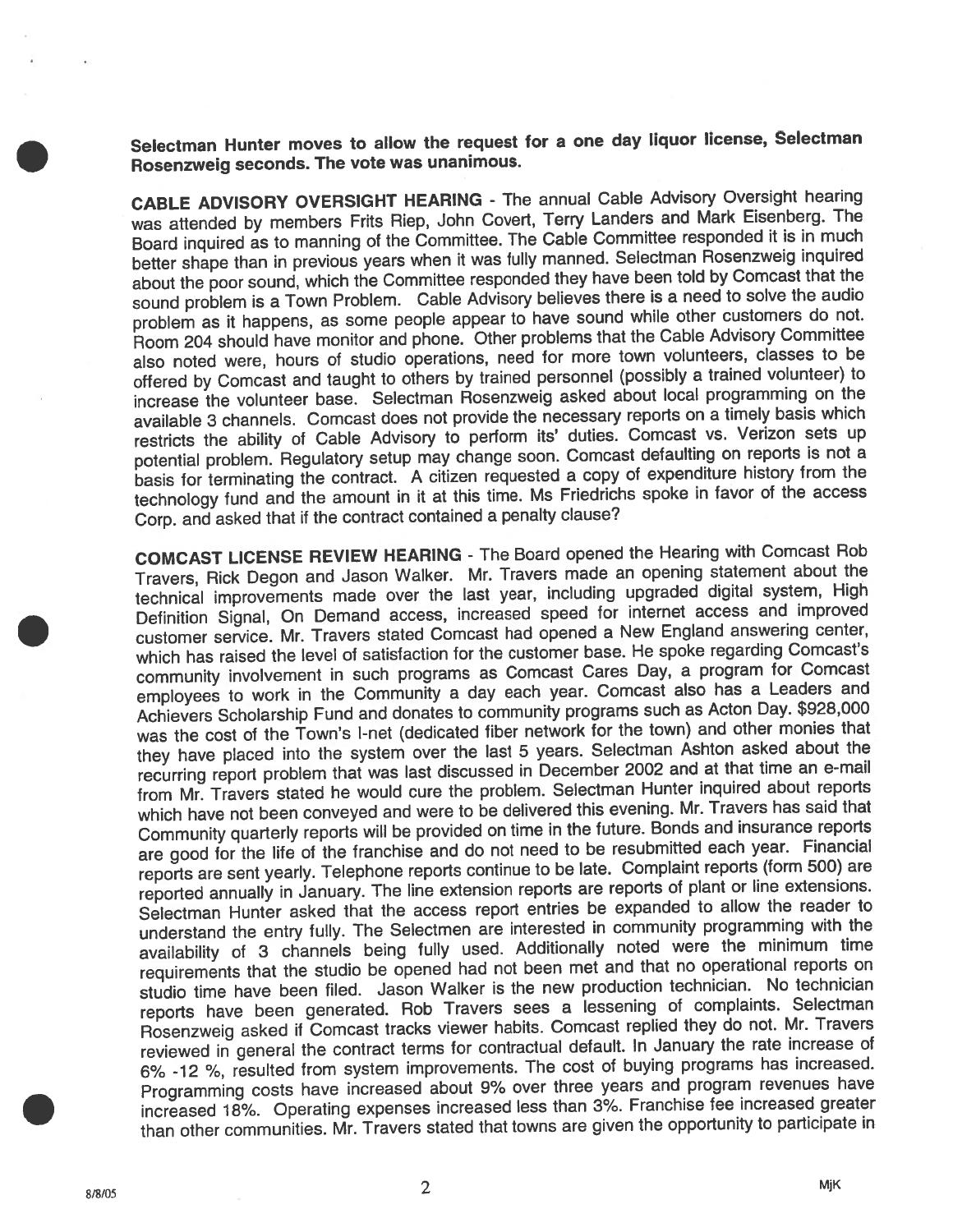the rate setting process. Mr. Travers stated the I-net was the cause of the increase. Cable Advisory Committee showed willingness to take on public access. (Does Comcast use for producing shows)? What advice do you have on the sharing of the three channels? Selectman Ashton recommended that Comcast meet with Acton's IT people and organize how and when reports are received and how to evaluate the content of the reports. Selectman Ashton noted that Comcast was to advertise hearing for <sup>7</sup> consecutive days. Rob Travers responded that the Town and Bill Solomon along with the Cable Advisory Committee is to advise Comcast on provisions of the existing contract.

Selectman Hunter moves to continue the hearing, Selectman Rosenzweig seconds that the hearing is continued until September <sup>26</sup> at 7:25 PM, the decision was unanimous.

TRANSPORTATION ADVISORY COMMITTEE OVERSIGHT HEARING- The annual Transportation Advisory Oversight Hearing was attended by Ann Sussman, Arthur Wu and Antonio Santoro. The TAC is down one full member and 2 associates. The committee has lost all the professionally trained traffic engineers. The Board stated it would like to fill this expertise as it appoints new members. The Board thanked the committee for all its prior efforts and reminded TAC about the South Acton commuter lot study committee. Selectman Rosenzweig also reminded the public that TAC is <sup>a</sup> transportation committee not just <sup>a</sup> vehicle/traffic committee. TAC has <sup>a</sup> draft repor<sup>t</sup> on pedestrian improvements, which should be released in the near future. Selectman Ashton briefed the committee about the State of the Town Meeting. Would the TAC have any thoughts or ideas to contribute to the meeting? Terra Friedrichs questioned the lack of commonality in design of sidewalks and the developer contribution rate. Ann Sussman suggested pervious paving not allowed in Acton.

### SELECTMEN'S BUSINESS

139 PROSPECT STREET LIP APPLICATION - The 139 Prospect Street Lip Application was continued from The Board Meeting on July 18<sup>th</sup>. After review, waiving the sewer privilege fee could not be supported by Selectman Ashton and Selectman Hunter. Steve Marsh agree<sup>d</sup> to eliminate the betterment waiver request.

Selectman Hunter moved approva<sup>l</sup> of the LIP suppor<sup>t</sup> letter, Selectman Rosenzweig seconds, and unanimous vote.

PUBLIC HEARING RE: W.R. GRACE - Selectman Rosenzweig briefed the Board on the EPA hearings of the last two weeks. Including that the Public Comment Period had been moved up to September 8, 2005. Selectman Rosenzweig spoke to the cooperation of both the Federal and Massachusetts Legislators in suppor<sup>t</sup> of the need for active remediation of the contaminated water table. She noted EPA's relationship with Grace and the lack of providing the Town of Acton with all the data that was in the record. (EPA's apparen<sup>t</sup> rush to judgment without giving the Town sufficient time to review the documents that had been generated by the Town's Freedom of Information Request). <sup>A</sup> grea<sup>t</sup> number of documents were delivered to the Town the day prior to the public hearings. Selectman Rosenzweig thanked all those that participated and asked for thank you letters to be sent to all State Senators and Representatives who helped at the last minute.

FORMAL DEDICATION OF THE PUBLIC SAFETY BUILDING - Selectman Hunter is inclined to move the dedication one week further out than was originally planned. The Board would make the dedication Oct. 8. Additionally, Selectman Hunter would like to dedicate Room 204 as the Faulkner Room during the Selectmen's meeting on September 26. The Town Manager will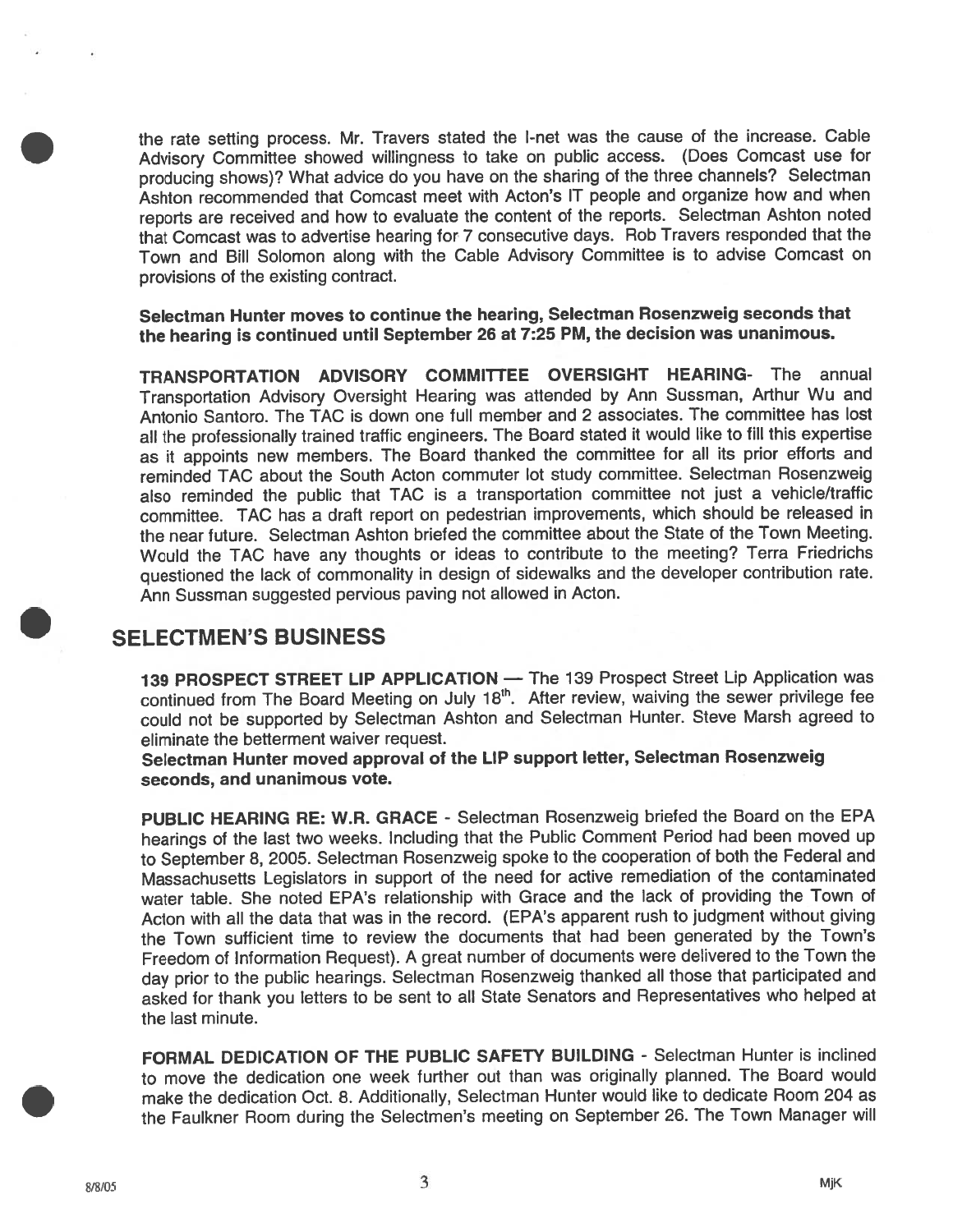contact the Historical Commission for dedication names on other rooms in Town Hall that are used as public meeting rooms.

### OTHER BUSINESS

 $\sim$ 

Selectman Ashton briefed the Board on Acton Leadership Group. Lt. Governor Healy is to have <sup>a</sup> session briefing on Health Care and School Funding on August 8, 2005. Selectman Ashton would like to attend if his schedule allows. The Board would like to be sure that the Schools know about the briefing.

Not Your Average Joe's was approved, it had been continued with conditions the previous meeting.

### CONSENT AGENDA

Selectman Hunter Moves to Approve and Selectman Rosenzweig seconds with the exception of #13. Unanimous Vote

13. RECREATION COMMISSION APPOINTMENT - The Recreation Commission and VCC reques<sup>t</sup> Sasha O'Connell be moved to full member. Selectman Ashton requested that the Board would wish to interview Ms O'Connell. The Board will interview Ms O'Connell on the 29th of August at 7:45 pm.

14. CONSERVATION COMMISSION APPOINTMENT TO FULL MEMBER — The Conservation Commission & the VCC reques<sup>t</sup> that Janet Adachi be appointed to full membership.

15. METROPOLITAN AREA PLANNING COUNCIL — The MACP requested the appointment of Selectman Lauren Rosenzweig as Acton's representative for <sup>a</sup> <sup>3</sup> year term.

16. STREET LIGHT REQUEST MUNICIPAL PROPERTIES — Requested Street Lights, Massachusetts Avenue near Charter Road and School Street near Sandy Drive.

17. ACCEPT DONATION, Recreation Department - Donation of <sup>1</sup> Moon Bounce, <sup>1</sup> Generator and <sup>1</sup> Attendant, for Community Event known as Acton Day. Estimated cost \$500.00 includes delivery.

18. ACCEPT DONATION, Recreation Department - Four round trip tickets to Iceland and <sup>a</sup> \$250 <sup>g</sup>ift card from Kiss <sup>108</sup> FM to be used as raffle prizes.

### TOWN MANAGER'S REPORT

There was none.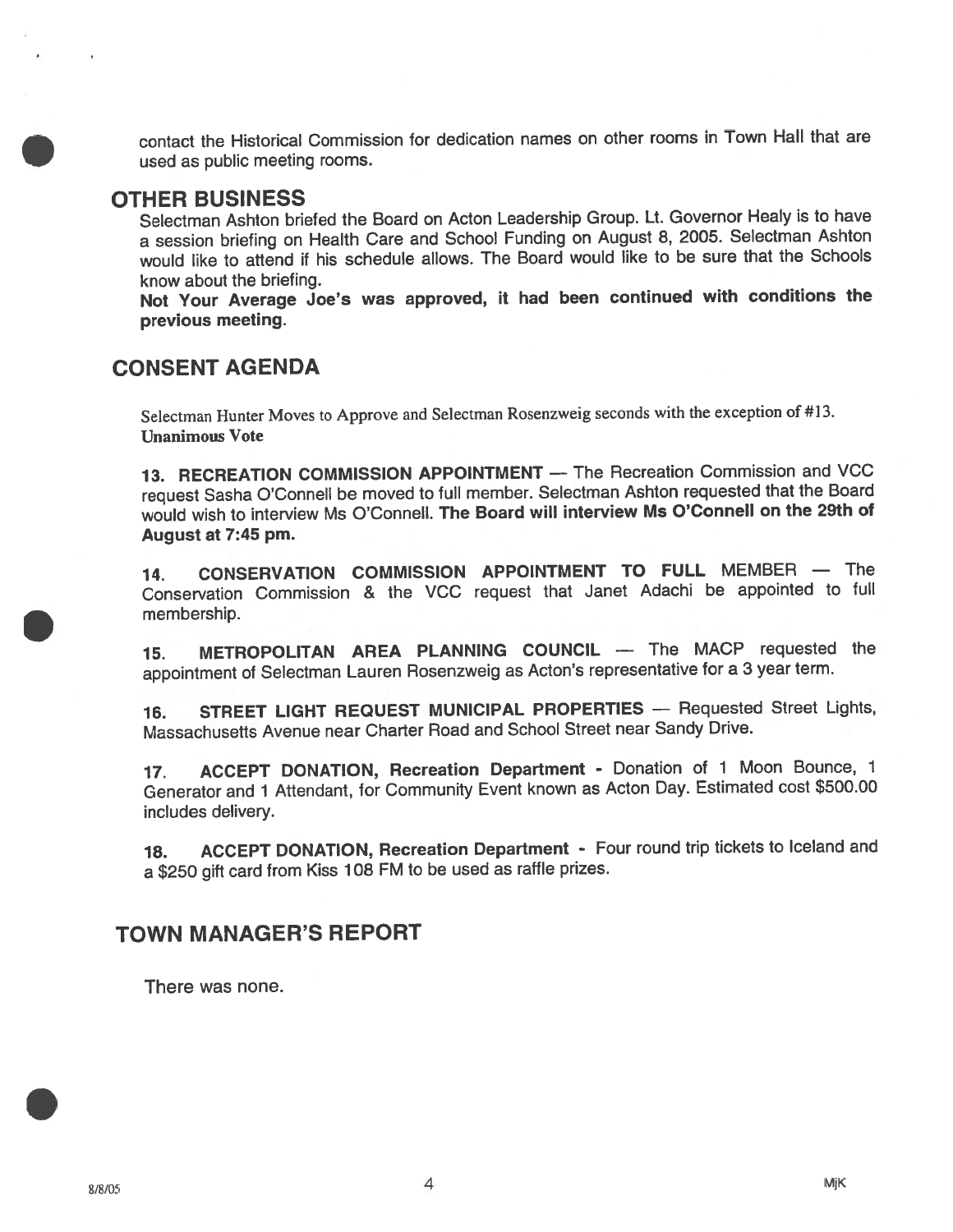### EXECUTIVE SESSION

There will be <sup>a</sup> need for Executive Session. Selectman Rosenzweig move to go into Executive Session to discuss future executive session meetings. Roll was taken, all Ayes. The Board adjourned into regular session only to adjourn the meeting.

### FUTURE AGENDAS

To facilitate scheduling for interested parties, the following items are scheduled for discussion on future agendas. This is NOT <sup>a</sup> complete Agenda.

> August 29 September 12&26 October 17 December 12 & 19 January <sup>7</sup> (Budget Saturday), 16 & 30 February 13&27 March 13 & 27

### GOALS 2004-2005

- 1. Produce Morrison Farm Development Master Plan (Selectman Foster)<br>2. NARA Park<br>3. Pursue Commercial Tax Base
- **NARA Park**
- Pursue Commercial Tax Base
- 4. Master Plan review meeting once per year
	- GOALS carried forward
- 5. Monitor Labor NeQotiations (Selectman Ashton)
- 6. Improve Communication with Town Boards (ALL), Improving inter Board Communication (Selectman Hunter)
- 7. Revisit <sup>2020</sup> <sup>p</sup>lanning process for direction to make this process more beneficial towards implementation of long-term vision, and toget <sup>a</sup> first roug<sup>h</sup> cut of what happens next year before school is out tor the summer (Trey/Selectman Ashton)
- 8. ALG process be used for purpose of Budget Planning for FY05 (Selectmen Hunter and Ashton)
- Ashton)<br>9. Process Planning for "Life after NESWC" (xxx)<br>10. Middlesex Pension Alternatives (Selectman Fo
- Middlesex Pension Alternatives (Selectman Foster)

ecretary

,>6- Lauren Rosenzweig, Cle

 $1267$ 

Date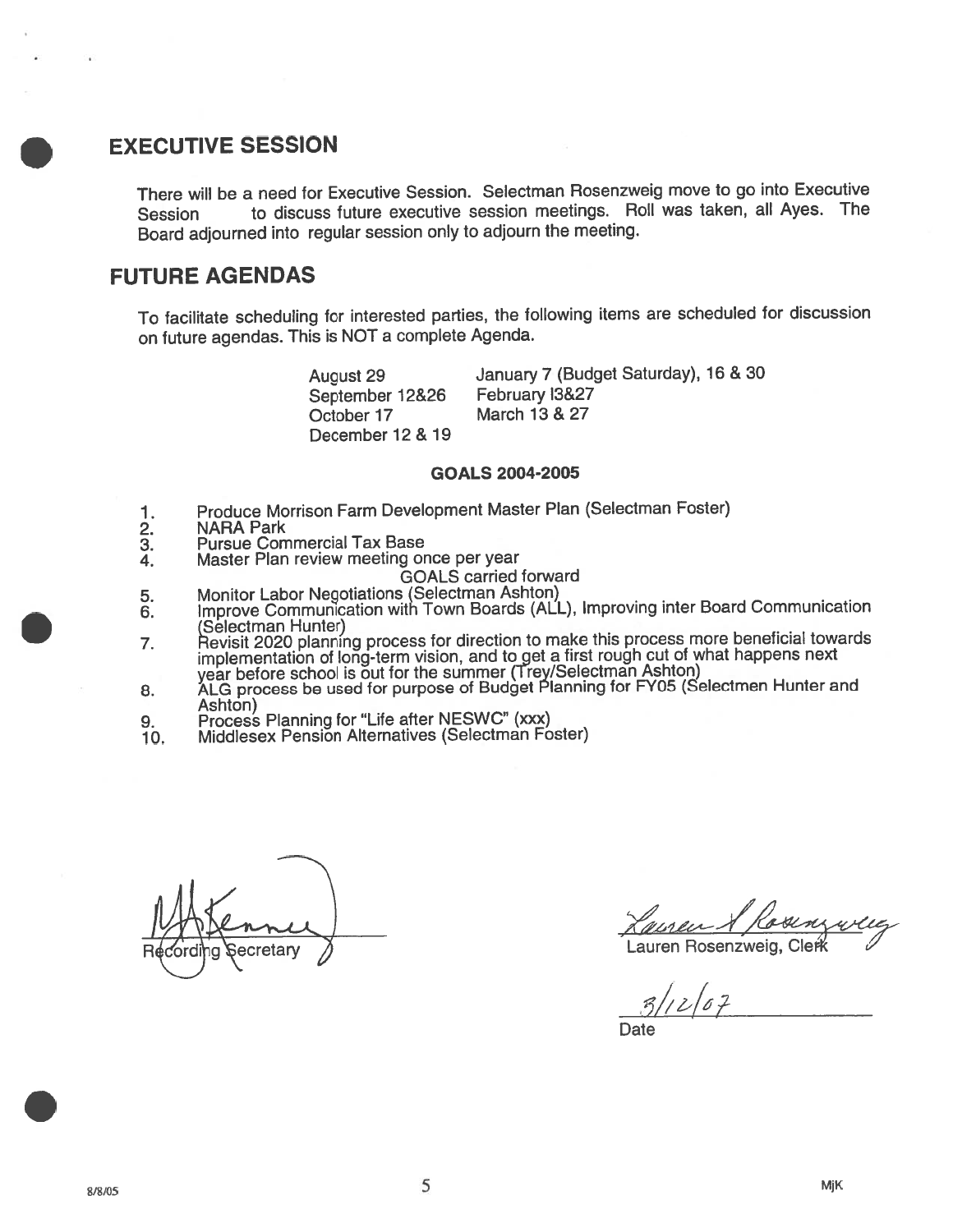August 03, 2005

TO: Board of Selectmen, Sewer Commissioners

FROM: Peter Ashton, Chairman

SUBJECT: Selectmen and Sewer Commissioners' Report

## August 08, 2005

# Special Start Time 6:15 P.M.

#### $\mathbf{I}$ EXECUTIVE SESSION

- 1. LEGAL STRATEGY DISCUSSION
	- a. EPA re: W.R. GRACE POLLUTION ABATEMENT MEASURES
	- b. MIDDLESEX RETIREMENT BOARD
	- c. PERSONNEL MATTERS

Enclosed <sup>p</sup>lease find materials in the subject regard, for Board consideration.

### $\mathbf{H}$ CITIZENS' CONCERNS

#### $\mathbf{III}$ PUBLIC HEARINGS & APPOINTMENTS

- 2. 7:02 WEST ACTON CITIZENS' LIBRARY VACANCY Enclosed please find materials in the subject regard, for Board consideration
- 3. 7:05 OPERATIONAL MINUTE The Town Manager will <sup>g</sup>ive the Board <sup>a</sup> brief update on various topics.
- 4. 7:15 CBC PERSONAL TRAINING ACEDEMY 525 MAIN STREET #6-14-05- <sup>403</sup> — "Commercial Recreation" zoning bylaws require special permit. Additionally, <sup>a</sup> special permit to extend sidewalks for pedestrian safety would be required. Enclosed please find materials in the subject regard, for Board consideration.
- 5. 7:18 NARA PARK ONE DAY LIQUOR LICENSE Request for Permit for <sup>a</sup> one day liquor license at NARA Park for <sup>a</sup> Graduation Party, August 27, <sup>2005</sup>
- 6. 7:30 CABLE ADVISORY OVERSIGHT HEARING Enclosed <sup>p</sup>lease find materials in the subject regard, for Board consideration.
- 7. 8:00 COMCAST LICENSE REVIEW HEARING -Enclosed <sup>p</sup>lease find materials in the subject regard, for Board consideration.

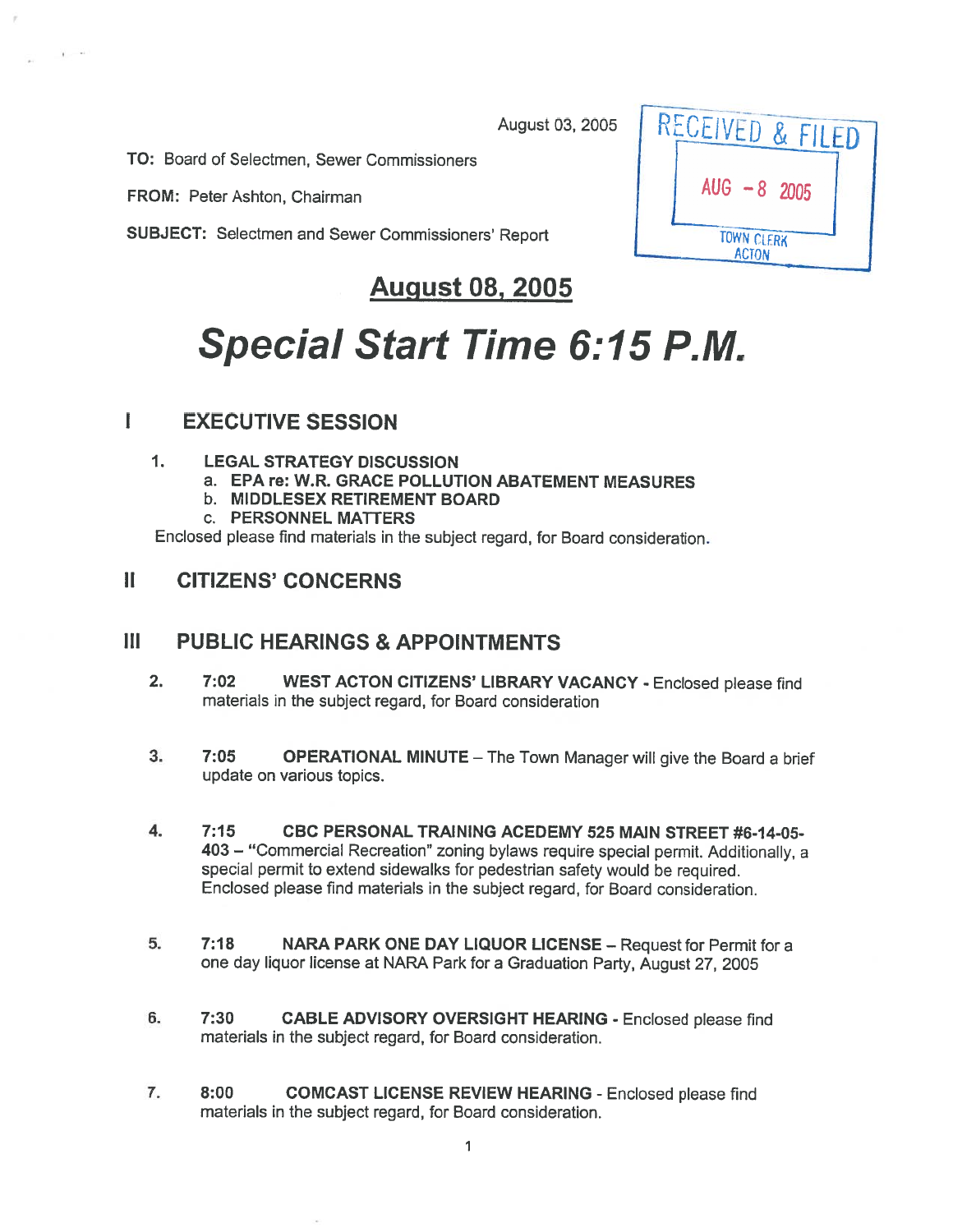8. 8:30 TRANSPORTATION ADVISORY COMMITTEE OVERSIGHT HEARING-Enclosed <sup>p</sup>lease find materials in the subject regard, for Board consideration.

### IV SELECTMEN'S BUSINESS

V. LEW

- 9. 139 PROSPECT STREET LIP APPLICATION Enclosed please find materials regarding the 139 Prospect Street LIP project.
- 10. PUBLIC HEARING RE: W.R. GRACE <sup>=</sup> Selectwoman Rosenzweig will update the Board on the August 4, 2005 Public Hearing.
- 11. FORMAL DEDICATION OF THE PUBLIC SAFETY BUILDING Enclosed <sup>p</sup>lease find materials in the subject regard, for Board consideration.
- 12. OTHER BUSINESS

### V CONSENT AGENDA

- 13. RECREATION COMMISSION APPOINTMENT The Recreation Commission & the VCC reques<sup>t</sup> Sasha O'Connell be moved to full member. Enclosed please find materials in the subject regard, for Board consideration.
- 14. CONSERVATION COMMISSION APPOINTMENT TO FULL MEMBER The Conservation Commission & the VCC reques<sup>t</sup> that Janet Adachi be appointed to full membership. Enclosed please find materials in the subject regard, for Board consideration.
- 15. METROPOLITAN AREA PLANNING COUNCIL Request the appointment of Selectwoman Lauren Rosenzweig as Acton's representative for <sup>a</sup> 3 year term. Enclosed please find materials in the subject regard, for Board consideration.
- 16. STREET LIGHT REQUEST MUNICIPAL PROPERTIES Massachusetts Avenue near Charter Road and School Street near Sandy Drive. Enclosed please find materials in the subject regard, for Board consideration.
- 17. ACCEPT DONATION Enclosed please find <sup>a</sup> reques<sup>t</sup> from the Recreation Department for acceptance of a donation of 1 Moon Bounce, 1 Generator and 1 Attendant for Community Event known as Acton Day. Estimated cost \$500.00 includes delivery. Enclosed please find materials in the subject regard, for Board consideration.